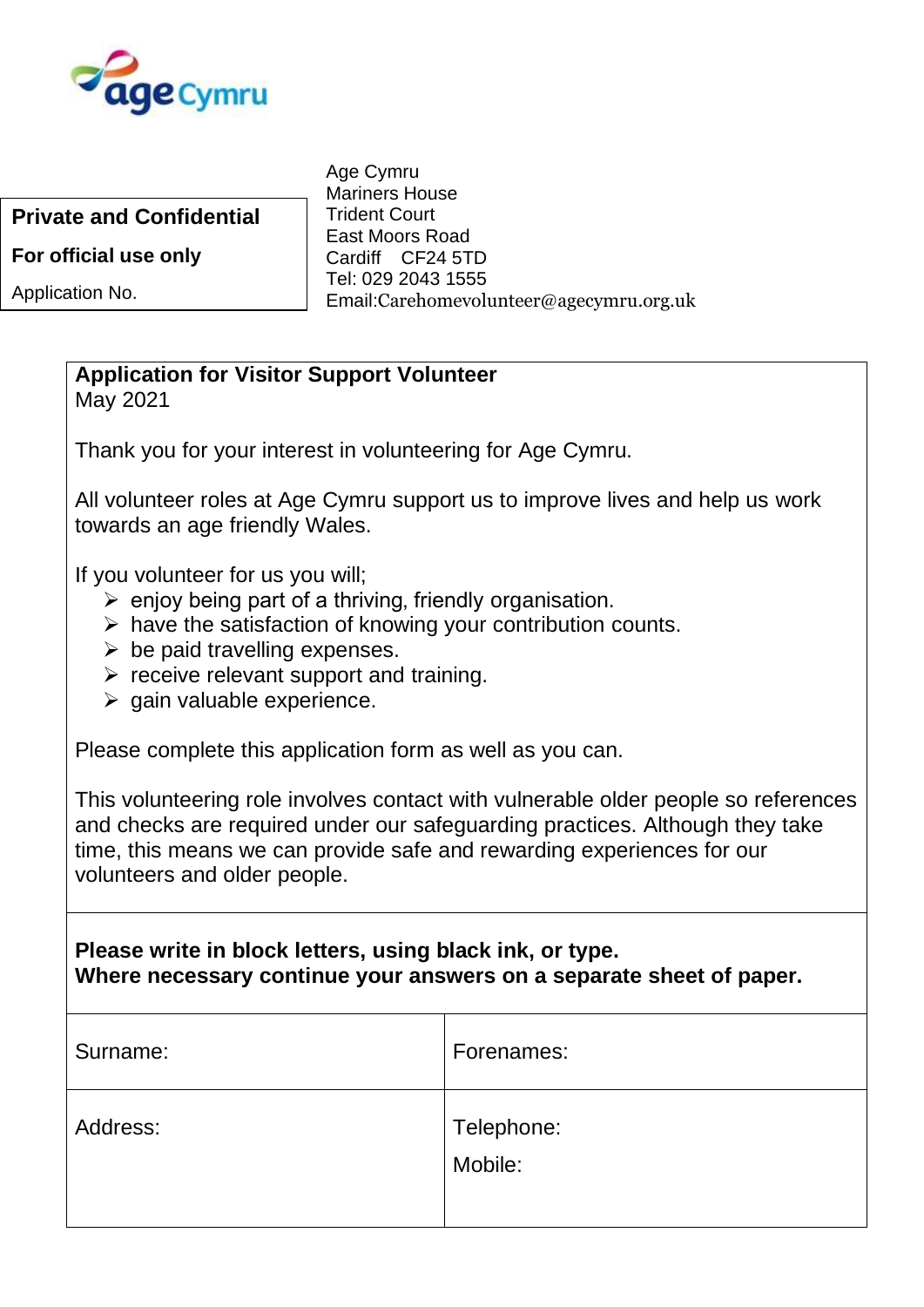| Postcode:                                                                                                                                              | E-mail:                                                                            |
|--------------------------------------------------------------------------------------------------------------------------------------------------------|------------------------------------------------------------------------------------|
| What are your reasons for wishing to volunteer for Age Cymru?                                                                                          |                                                                                    |
|                                                                                                                                                        |                                                                                    |
| Cymru.                                                                                                                                                 | Please tell us about any special talents or skills that you feel would benefit Age |
|                                                                                                                                                        |                                                                                    |
| What day(s) and times would you be available?<br>Monday<br>$\Box$<br>Tuesday<br>Wednesday<br>Thursday<br>Friday<br>$\sqcup$<br>Saturday<br>Sunday<br>⊔ |                                                                                    |
| <b>Mornings</b><br>Afternoons<br>Evenings<br>Weekends                                                                                                  |                                                                                    |
| $\Box$ For a set period of time from _________ to _________                                                                                            |                                                                                    |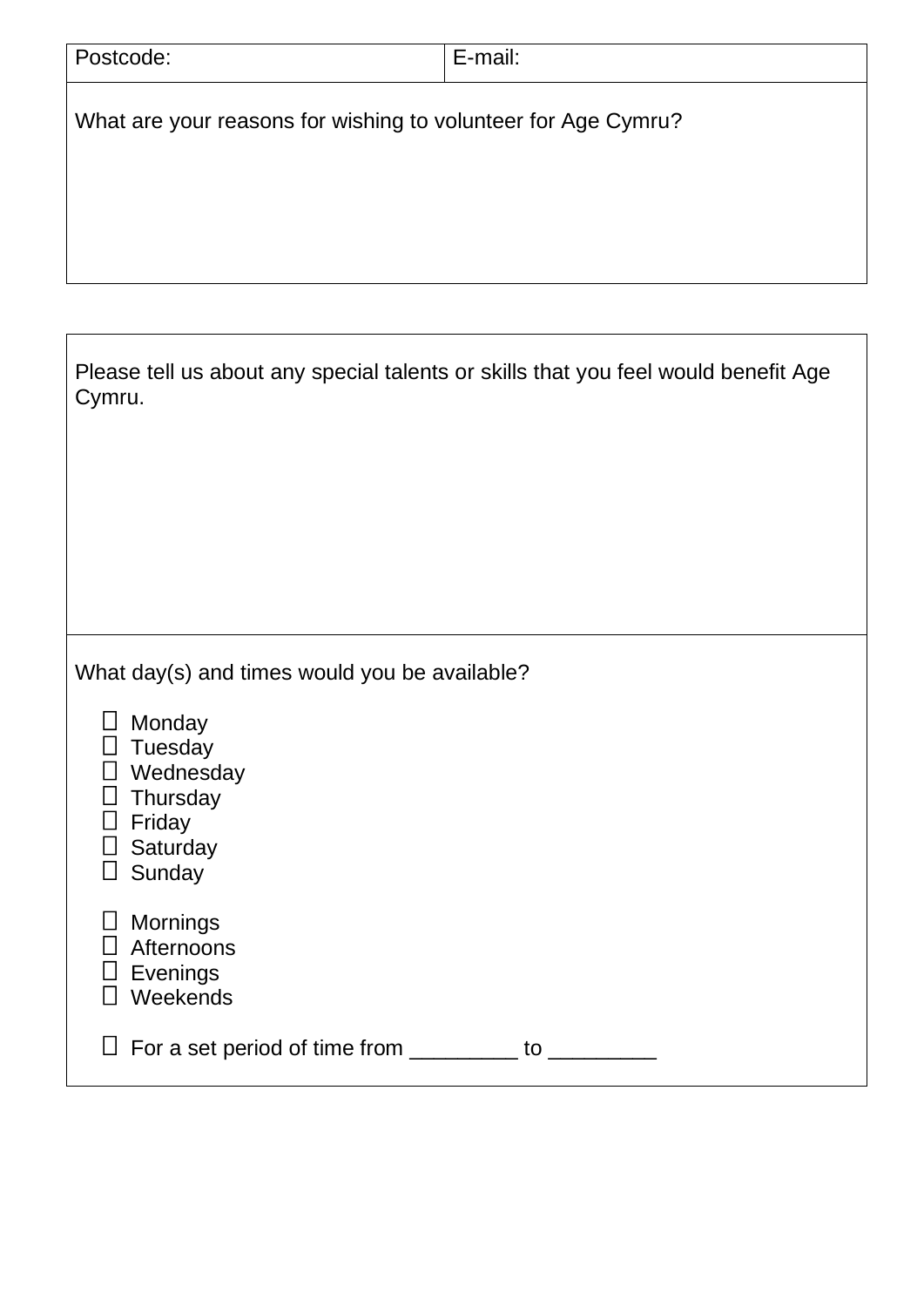|                         | Have you had your Covid-19 Vaccine?                                                 |        |
|-------------------------|-------------------------------------------------------------------------------------|--------|
| Yes                     | <b>No</b>                                                                           |        |
|                         | If So: Date of first Vaccine<br>vaccine_______________________                      | Second |
|                         | Please write here anything else you want us to know about you.                      |        |
| need to make provision. | Please list any health problems, physical limitations, or disabilities for which we |        |
|                         | Where did you learn about volunteering opportunities with Age Cymru?                |        |
| $\Box$ Yes<br>$\Box$ No | Have you ever volunteered for Age Cymru before?                                     |        |
|                         | If yes, please state where.                                                         |        |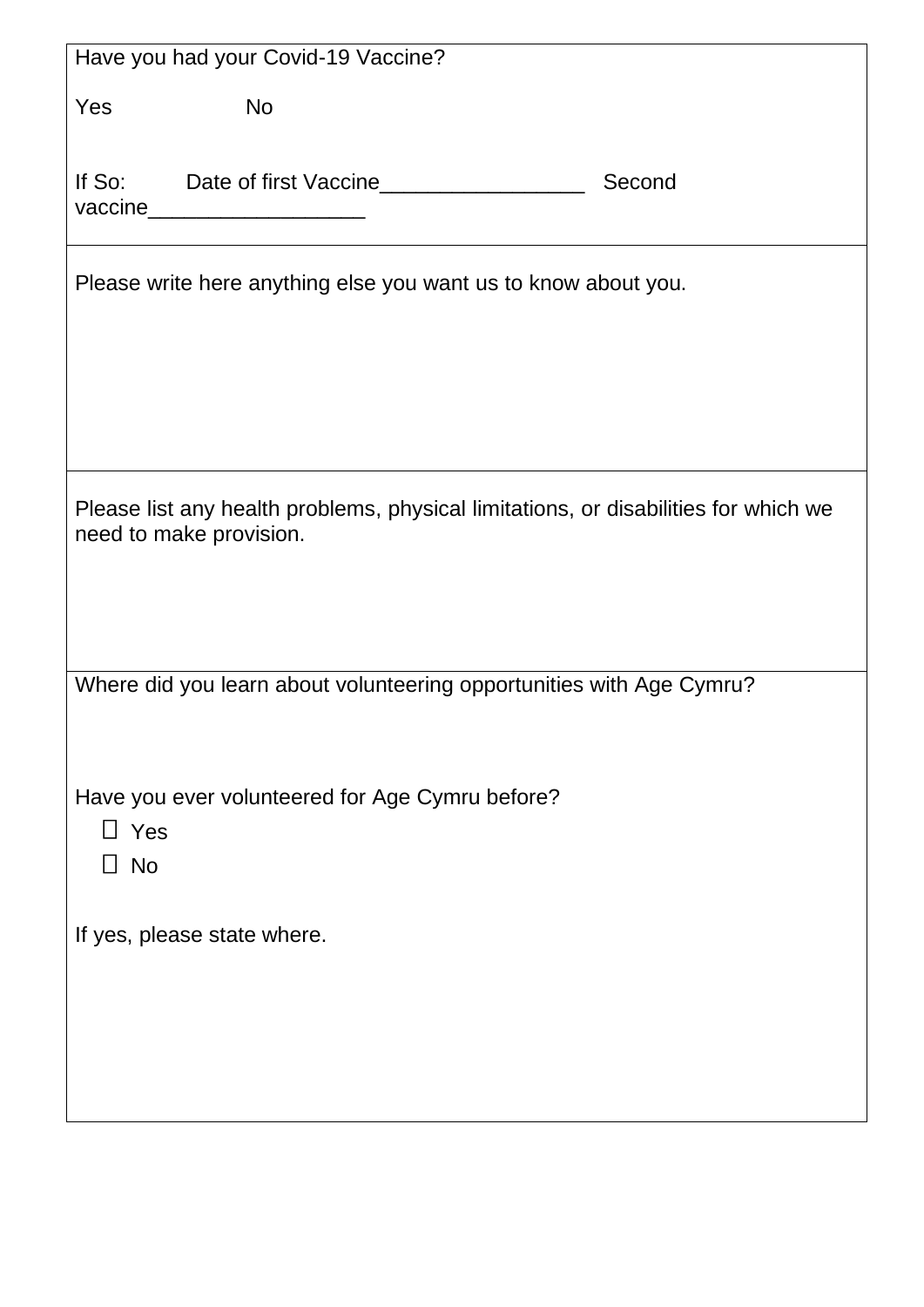## **References**

Please write the names, addresses and telephone numbers of two people (who are not related to you) who would be prepared to give you a reference. This can be completed later if you don't have the information to hand.

| $\mathbf 1$ .            | 2.                       |
|--------------------------|--------------------------|
|                          |                          |
|                          |                          |
|                          |                          |
|                          |                          |
| Telephone:               | Telephone:               |
| E-mail:                  | E-mail:                  |
| Connection with referee? | Connection with referee? |

| Signature:                                                                                                                                                                                                                                        | Date: |
|---------------------------------------------------------------------------------------------------------------------------------------------------------------------------------------------------------------------------------------------------|-------|
| Once completed, please return this form by:-<br>Email: Carehomevolunteer@agecymru.org.uk<br>Post:<br>Care Home Volunteering<br>Age Cymru<br><b>Mariners House</b><br><b>Trident Court</b><br><b>East Moors Road</b><br>Cardiff<br><b>CF24 5TD</b> |       |

## GDPR Statement:

*We'd like to keep you informed about our vital work. Please tick or circle the areas you're interested in: Arts [ ] Campaigns [ ] Events [ ] Fundraising [ ] Information and Advice [ ] Policy/Public Affairs [ ] Physical Activity [ ] Volunteering [ ]*

*Would you like to hear from us, please tick or circle - by post [ ] email [ ] telephone [ ] all [ ]*

*You can unsubscribe at any time. Call 029 2043 1555 email [unsubscribe@agecymru.org.uk](mailto:unsubscribe@agecymru.org.uk) or tick / circle this box [ ]*